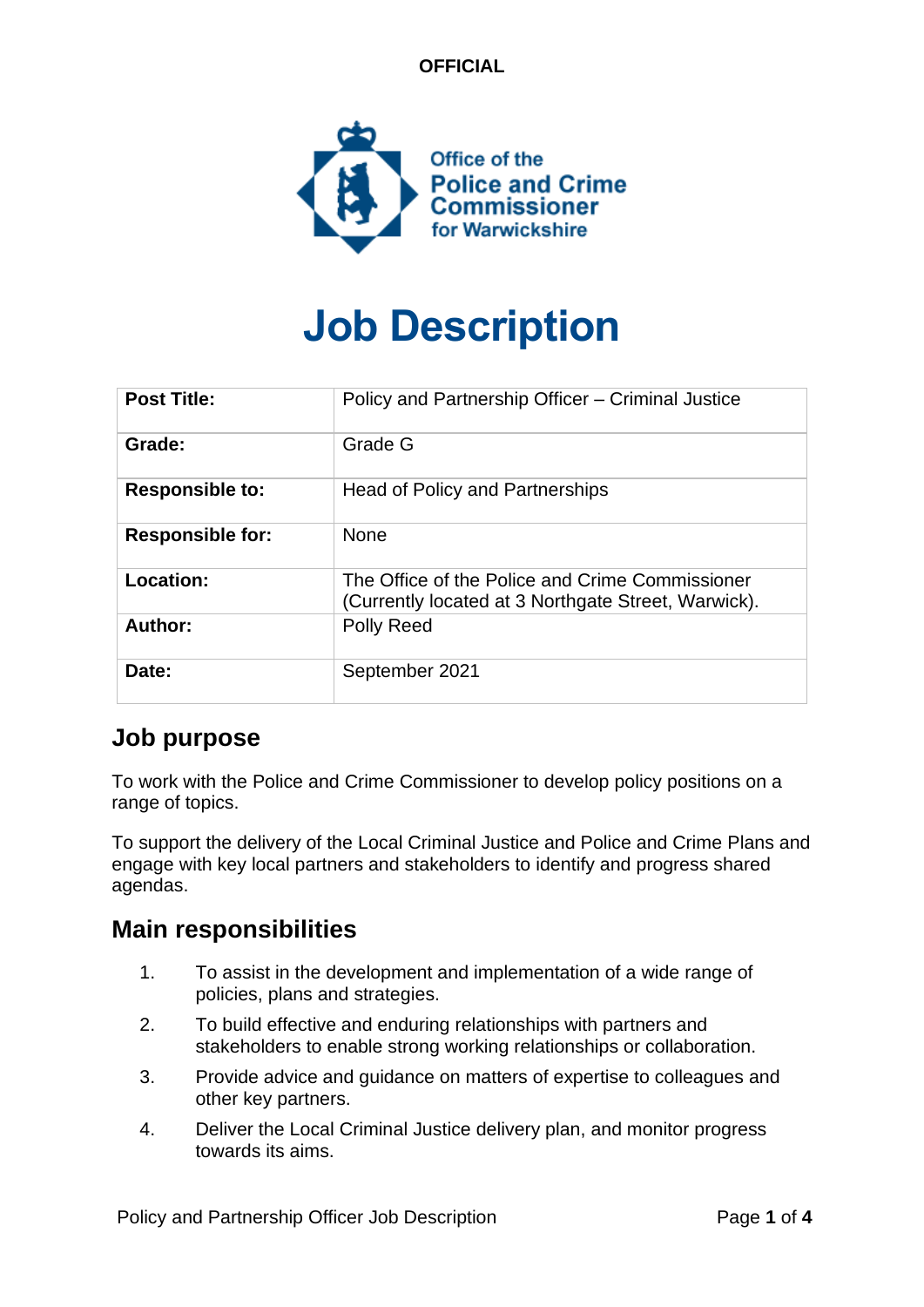#### **OFFICIAL**

- 5. Engage with regional and national initiatives to improve Warwickshire's delivery, and to share best practice with others
- 6. Identify key messages to share regionally and nationally where problems cannot be solved locally, and show tenacity in pursing engagement with others
- 7. Listen to the voice of the those in the criminal justice system to enable the partnership to work on their behalf, including responding to specific enquires where identified.
- 8. Support the Commissioner to hold the force to account in order to improve policy and practice in respect of criminal justice.
- 9. Work with the Commissioning and Grants Officer to identify priorities for the Commissioner to fund, and provide expertise and resource to translate ideas into action.
- 10. Seek funding through bid writing, and support office grant and commissioning processes, including contract monitoring of funding recipients.
- 11. Work with the Communications and Engagement Officer to identify opportunities for the Commissioner to engage with communities and partners who align with our priorities and work together on shared agendas
- 12. Prepare reports, briefings and presentations to support the Commissioner in this work, and attend and support meetings as required.
- 13. Undertake research and analysis to identify and clarify key issues
- 14. Develop and deliver project and action plans and support the completion of the delivery plan that arises from the Police and Crime Plan.
- 15. Report to the Police and Crime Panel on the Commissioner's behalf as required.
- 16. Work closely with other colleagues to improve operational practices, effectiveness and efficiency.
- 17. Maintain professional awareness and horizon scan for future developments, with a commitment to own and organisational development.
- 18. Demonstrate a commitment to equality and diversity through actions and activities, using knowledge and tools to understand the impact of decisions on users.
- 19. Undertake any other duties as reasonably commensurate with role.

#### **Special conditions**

- Significant travel across Warwickshire
- This role is politically restricted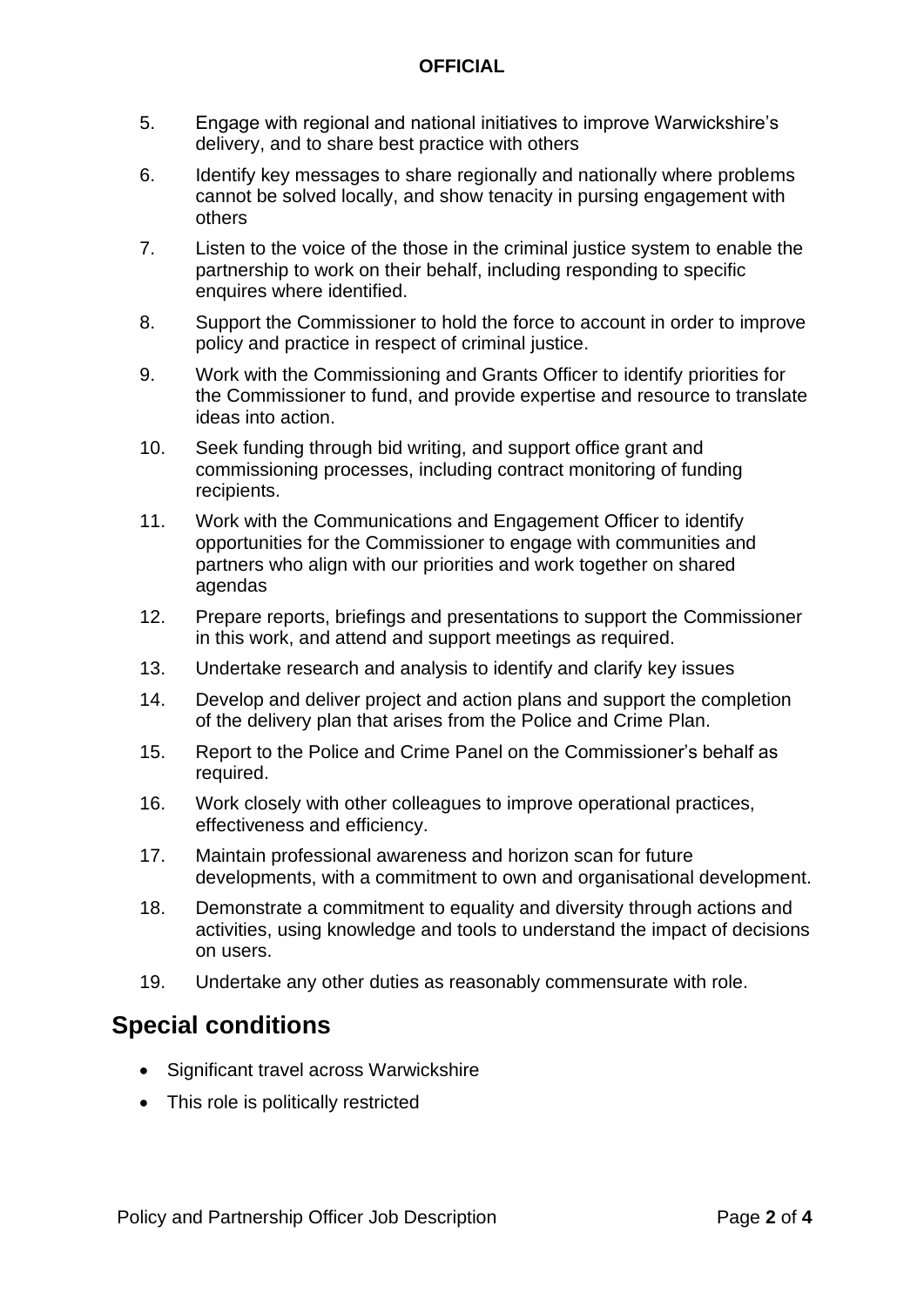#### **OFFICIAL**

### **Security level**

- Recruitment Vetting
- CTC Vetting

## **Person specification**

#### **Knowledge**

- Degree in a relevant field or equivalent in experience
- Knowledge of current issues facing the public sector and policing in particular
- Understanding of research methodologies and their application

#### **Experience**

- Identifying policy based issues and devising creative solutions to address them
- Contributing to and monitoring strategies and plans in the public sector
- Providing advice in respect of policy, strategic planning and performance work, at a strategic level
- Working with partners and stakeholders at all levels
- Research and analysis of data, including complex data sets
- Using information and intelligence to ensure effective decision making
- Managing projects

## **Key Skills:**

- Excellent oral and written communication skills, and the ability to deliver presentations, and produce reports, briefing notes and spreadsheets
- Ability to prioritise and manage competing priorities and meet deadlines
- High levels of analytical and research skills
- Negotiating, influencing, networking and partnership building skills
- Ability to use the full range of standard office IT packages
- Ability to work on own initiative